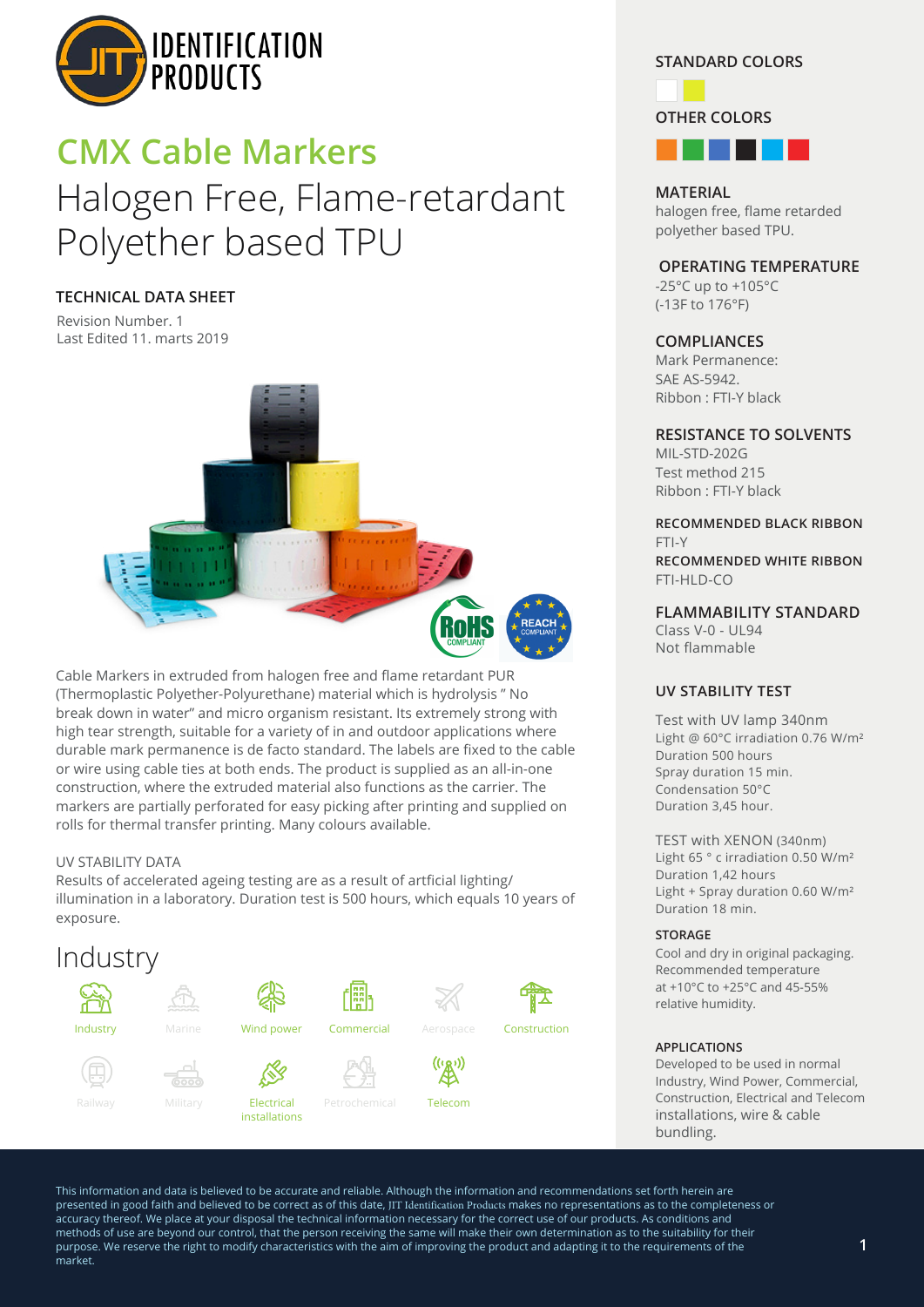

# Ordring Info

# **PART NUMBER EXAMPLES**

| <b>PART NUMBER</b> | <b>COLOUR</b> | <b>SIZE</b> | <b>TEXT AREA DIMENSION</b> | MATERIAL | <b>OTY</b> | <b>UOM</b> |
|--------------------|---------------|-------------|----------------------------|----------|------------|------------|
| CMX-060x012-XX     | XX            | 60x12mm     | 40x12mm                    | TPU      | 1000       | Roll       |
| CMX-075x015-XX     | XX            | 75x15mm     | 55x15mm                    | TPU      | 1000       | Roll       |
| CMX-075x025-XX     | XX            | 75x25mm     | 55x25mm                    | TPU      | 500        | Roll       |
| CMX-090x010-XX     | XX            | 90x10mm     | 70x10mm                    | TPU      | 1000       | Roll       |

# **FAMILY** CMX = All In One Construction **WIDTH** In mm **HEIGHT** In mm **COLOR** Yellow White Blue Black Red Lemon Yellow Ocean Blue Orange Signal Red Signal Green Blue Sky Product code PUR-CMX-1K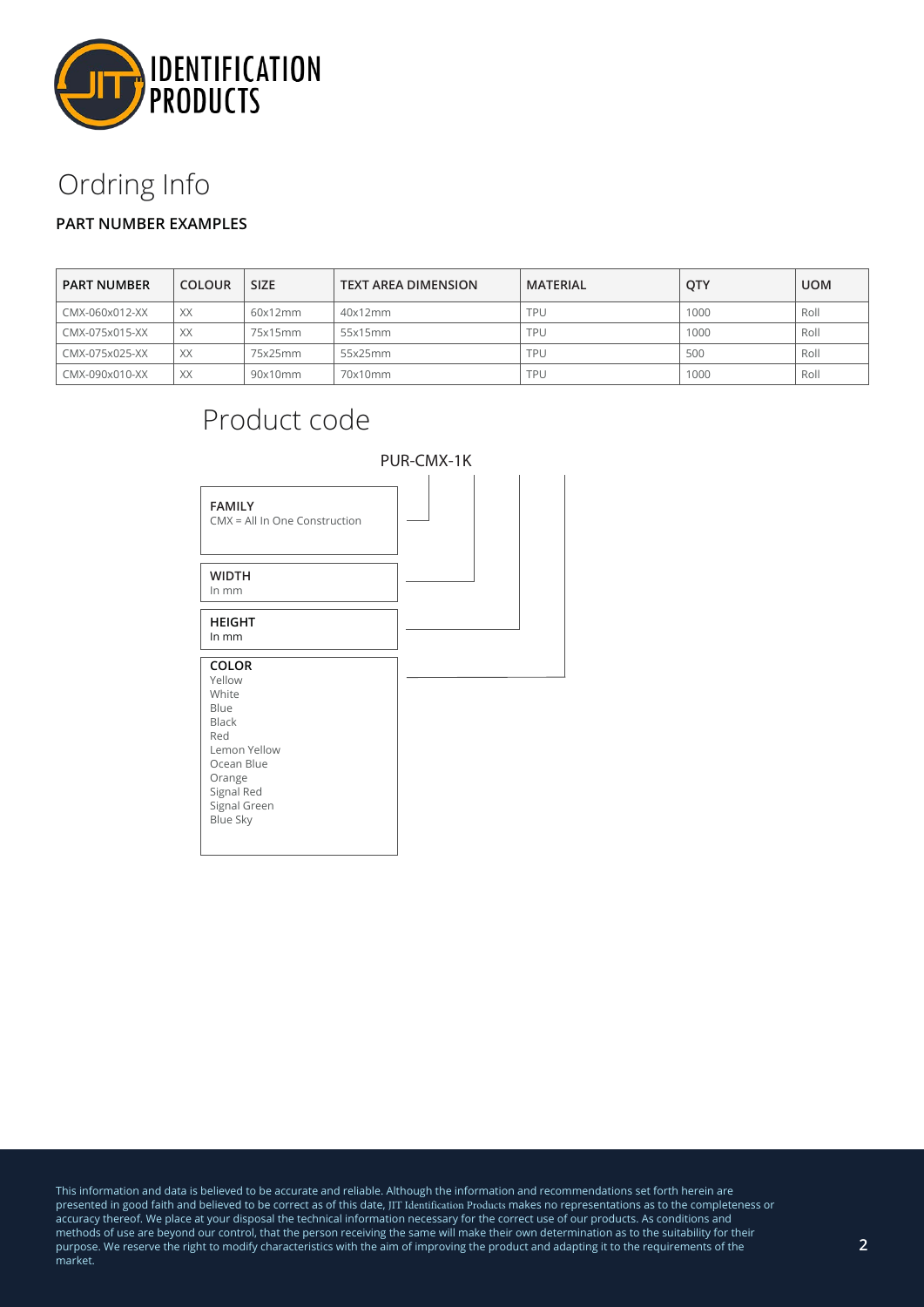

# General Values for PUR Identification Products

# **PHYSICAL**

| <b>PROPERTIES</b>                                              | <b>TEST METHOD</b>    | <b>TYPICAL VALUE</b>  |  |
|----------------------------------------------------------------|-----------------------|-----------------------|--|
| Stress at 20 % strain                                          | <b>DIN 53504</b>      | 13 MPa                |  |
| Stress at 100 % elongation                                     | <b>DIN 53504</b>      | 19 MPa                |  |
| Stress at 300% elongation                                      | <b>DIN 53504</b>      | 33 MPa                |  |
| Density                                                        | <b>DIN 53479</b>      | 1,27 $g/cm3$          |  |
| Tensile Strength                                               | <b>DIN 53504</b>      | 30 MPa                |  |
| Elongation @ break                                             | <b>DIN 53504</b>      | 400 %                 |  |
| Charpy notched impact strength, -30°C                          | DIN EN ISO 179        | $3$ kj/m <sup>2</sup> |  |
| Charpy notched impact strength, 23°C                           | DIN EN ISO 179        | 50 kj/m <sup>2</sup>  |  |
| Tensile Strength after storage in water at 80°C for<br>42 days | <b>DIN 53504</b>      | 20MPa                 |  |
| Compression set at room temperature, 24h                       | <b>DIN EN ISO 815</b> | 30%                   |  |
| Compression set at 70°C, 24h                                   | DIN EN ISO 815        | 45 %                  |  |
| Tear Strength                                                  | <b>DIN 53515</b>      | 110 N/mm              |  |
| Abrasion resistance - loss                                     | <b>DIN 53516</b>      | 30mm <sup>3</sup>     |  |
| Shore hardnessloss                                             | <b>DIN 53505</b>      | 58 Shore D            |  |

## **THERMAL**

| <b>PROPERTIES</b>                          | <b>TEST METHOD</b> | <b>TYPICAL VALUE</b> |
|--------------------------------------------|--------------------|----------------------|
| Glass transition temperature, 10°C/min     | ISO 11357-1/-2     | -44°C                |
| Burning behaviour at 0.75 mm nom thickness | <b>UL94</b>        | Class V-2            |
| Burning behavior at 3.0 mm thickness       | <b>UL94</b>        | Class V-0            |
| Oxygen Index                               | ISO 4589-1/-2      | 24%                  |

## **ENVIRONMENTAL - UV STABILITY**

| <b>PROPERTIES</b>                                                                                                                                                                             | <b>TEST METHOD</b>                  | <b>TYPICAL VALUE</b>                                    |  |
|-----------------------------------------------------------------------------------------------------------------------------------------------------------------------------------------------|-------------------------------------|---------------------------------------------------------|--|
| UV-A 340 nm 500 hours Light 60 ° irradiation 0.76<br>W/m <sup>2</sup> power<br>duration 8 hours<br>- Spray duration 15 min.<br>- Condensation 50 ° duration 3,45<br>hour.                     | Visual Inspection<br>Mark Adherence | No creasing or cracking<br>Good contrast and visibility |  |
| <b>PROPERTIES</b>                                                                                                                                                                             | <b>TEST METHOD</b>                  | <b>TYPICAL VALUE</b>                                    |  |
| TEST with XENON lamp, 500 hours XENON (340nm)<br>- Light 65 ° c irradiation 0.50 W/m <sup>2</sup><br>duration 1,42 hours<br>- Light + Spray duration 0.60 W/m <sup>2</sup><br>duration 18 min | Visual Inspection<br>Mark Adherence | No creasing or cracking<br>Good contrast and visibility |  |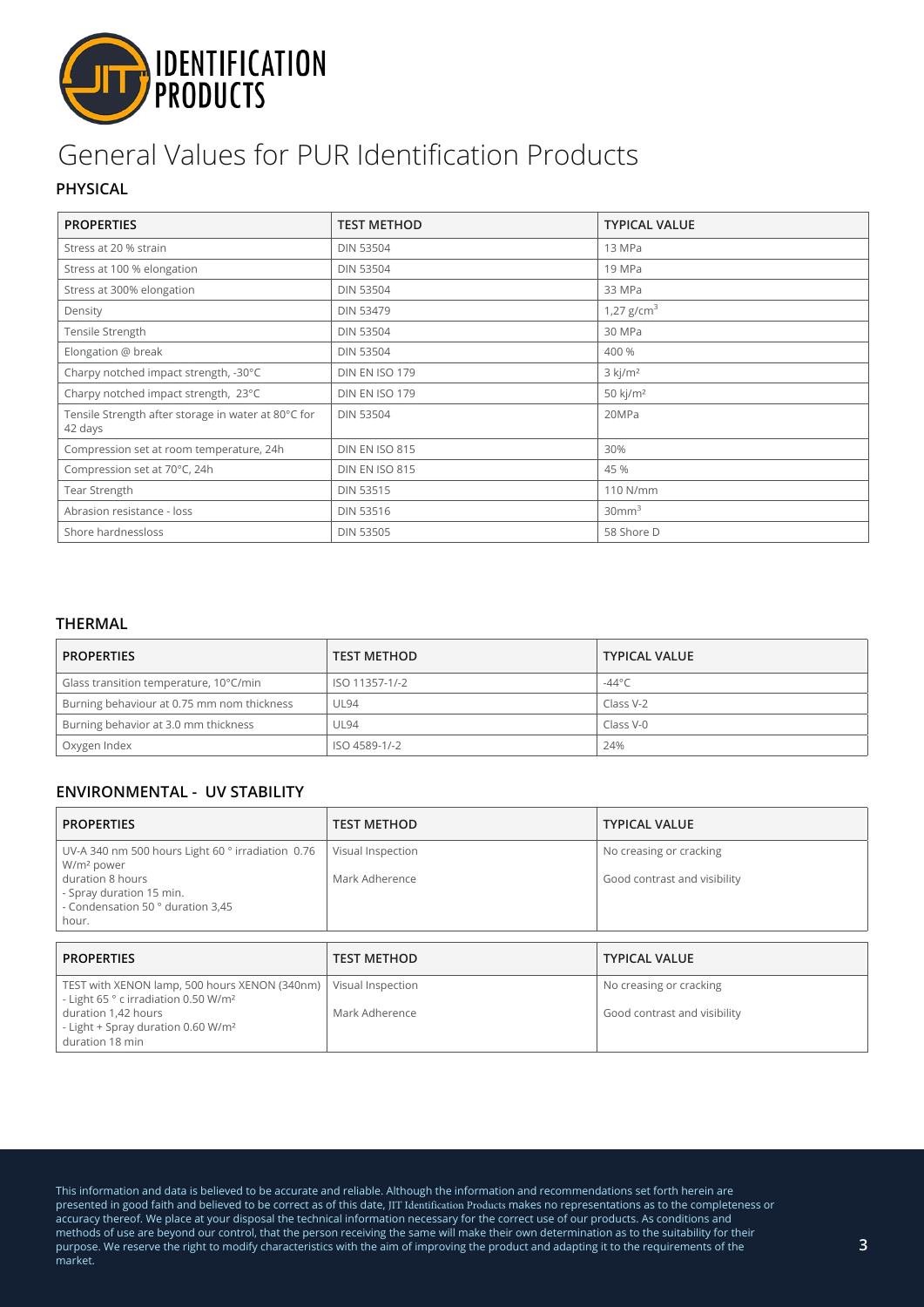

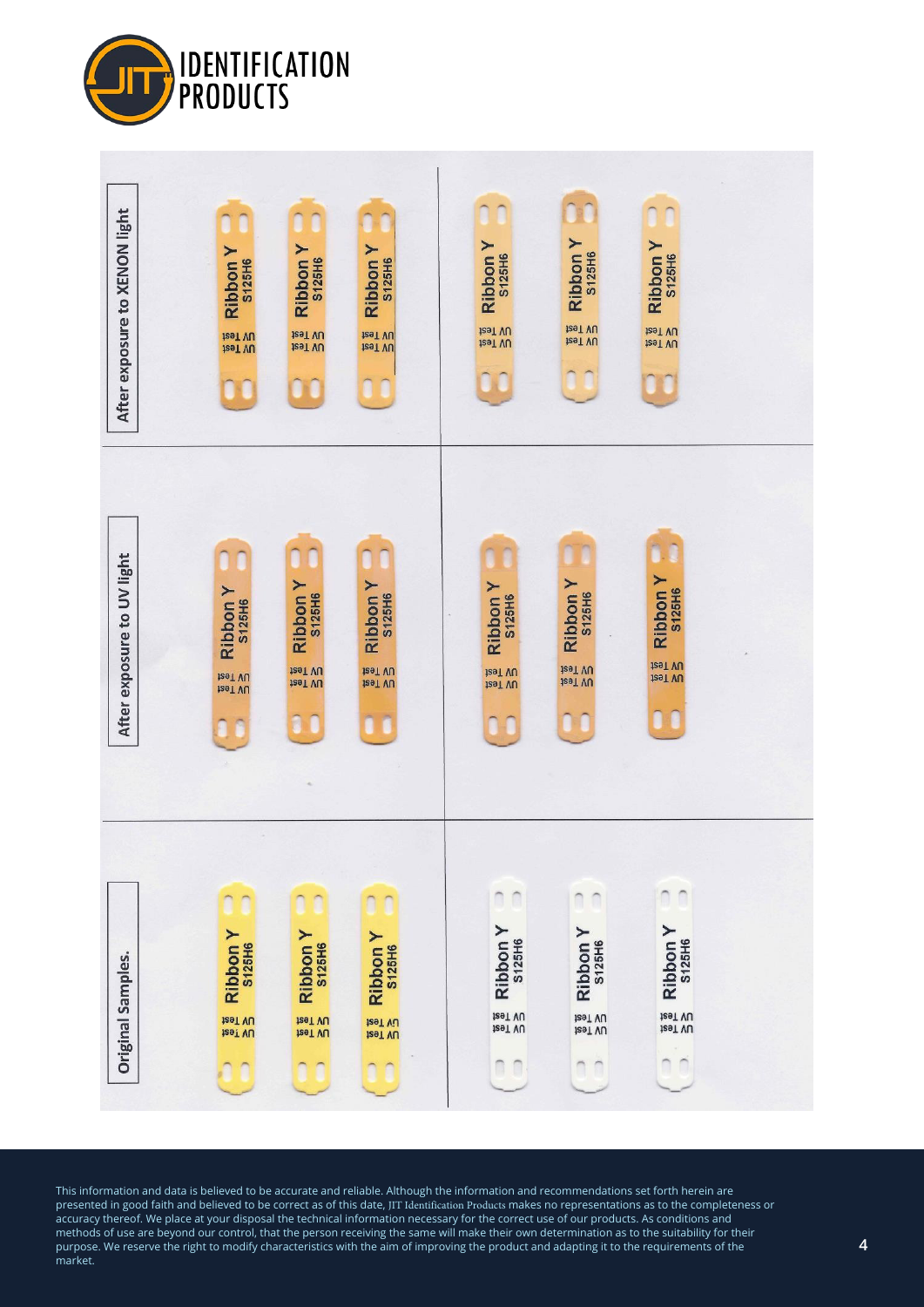

# **CHEMICAL PROPERTIES**

## **CHEMICAL RESISTANCE**

### **SOLVENTS RESISTANCE**

**No degradation of the CMX TPU products occurs, however, according to the solvent class a variable degree of swelling and consequent reduction in tensile strength (after evaporation of the solvents, the tensile strength recovers approx. its original value).**

**Methanol should be considered more as a chemical reagent than as a solvent. TPU is soluble in some solvents. As test procedure, 5A test rods (DIN EN ISO 527-2) were immersed in the solvent for three weeks at 23° C, and tested for tensile strength are rounded values.**

| CODE                                                                                                                                                                                                                                        | <b>TEST FLUID</b>                                                                                                                                                                | <b>SWELLING</b>                                                            | <b>REDUCTION OF</b><br><b>TENSILE STRENGTH %</b>                           |  |  |
|---------------------------------------------------------------------------------------------------------------------------------------------------------------------------------------------------------------------------------------------|----------------------------------------------------------------------------------------------------------------------------------------------------------------------------------|----------------------------------------------------------------------------|----------------------------------------------------------------------------|--|--|
| Aliphatic<br>Hydrocarbons                                                                                                                                                                                                                   | Pentan<br>Cyclohexan<br>Isooctan                                                                                                                                                 | 10<br>22<br>7.5                                                            | 20<br>10<br>none                                                           |  |  |
| CMX PUR behave similarly in other aliphatic and cyclo-aliphatic hydrocarbons such as methane, ethane, propane, butane,<br>hexane, octane, petroleum ether, paraffin oil, diesel oil and kerosine (although additives can present problems). |                                                                                                                                                                                  |                                                                            |                                                                            |  |  |
| Aromatic Hydrocarbons                                                                                                                                                                                                                       | Toulene                                                                                                                                                                          | 65                                                                         | 50                                                                         |  |  |
|                                                                                                                                                                                                                                             | Other aromatic hydrocarbons such as benzene and xylene have a similar affect.                                                                                                    |                                                                            |                                                                            |  |  |
| <b>Aliphatic Esters</b>                                                                                                                                                                                                                     | Ethyl Acetate                                                                                                                                                                    | 70                                                                         | 75                                                                         |  |  |
| Other short-chained esters such as butyl acetate and amyi acetate have a similar affect                                                                                                                                                     |                                                                                                                                                                                  |                                                                            |                                                                            |  |  |
| Aliphatic Ketones                                                                                                                                                                                                                           | Methyl Ethyl Ketone                                                                                                                                                              | 130                                                                        | 90                                                                         |  |  |
| Other short-chained aliphatic ketones such as acetone and methyl isobutyl ketone = MIBK have a similar affect.                                                                                                                              |                                                                                                                                                                                  |                                                                            |                                                                            |  |  |
| Aliphatic<br>Halogenated<br>Hydrocarbons,<br>1 C-atom                                                                                                                                                                                       | MethylEthyle Chloride<br>Chloroform<br>Tetrachloroethylene                                                                                                                       | 190<br>75                                                                  | 95<br>Practically dissolved<br>54                                          |  |  |
| 1 C-atom and higher                                                                                                                                                                                                                         | Trichloroethane*                                                                                                                                                                 |                                                                            |                                                                            |  |  |
|                                                                                                                                                                                                                                             | *Other aliphatic halogenated hydrocarbons with 2 C-atoms and higher have a similar affect.                                                                                       |                                                                            |                                                                            |  |  |
| Aromatic<br>Halogenated<br>Hydrocarbons                                                                                                                                                                                                     | Chlorobenzene                                                                                                                                                                    | 110                                                                        | 60                                                                         |  |  |
| Other aromatic halogenated hydrocarbons have a similar affect.                                                                                                                                                                              |                                                                                                                                                                                  |                                                                            |                                                                            |  |  |
| <b>ASTM-Oils</b><br>acc. to ASTM<br>D 471-06**                                                                                                                                                                                              | IRM 901 at 100 °C<br>500 h<br>IRM 901 at 100 °C<br>1000h<br>IRM 902 at 100 °C<br>500 h<br>IRM 902 at 100 °C<br>1000h<br>IRM 903 at 100 °C<br>500 h<br>IRM 903 at 100 °C<br>1000h | $\mathbf{1}$<br>1<br>9<br>10<br>18<br>20                                   | 6<br>14<br>4<br>5<br>8<br>30                                               |  |  |
| <b>Agents Dissolving TPU</b>                                                                                                                                                                                                                | Tetrahydrofurane<br>Dimethyl Formamide (DMF)<br>Dimethyl Acetamide<br>N-Methyl Pyrrolidone (NMP)<br>Dimethyl Sulphoxide (DMSO)<br>Pyridine                                       | dissolved<br>dissolved<br>dissolved<br>dissolved<br>dissolved<br>dissolved | dissolved<br>dissolved<br>dissolved<br>dissolved<br>dissolved<br>dissolved |  |  |